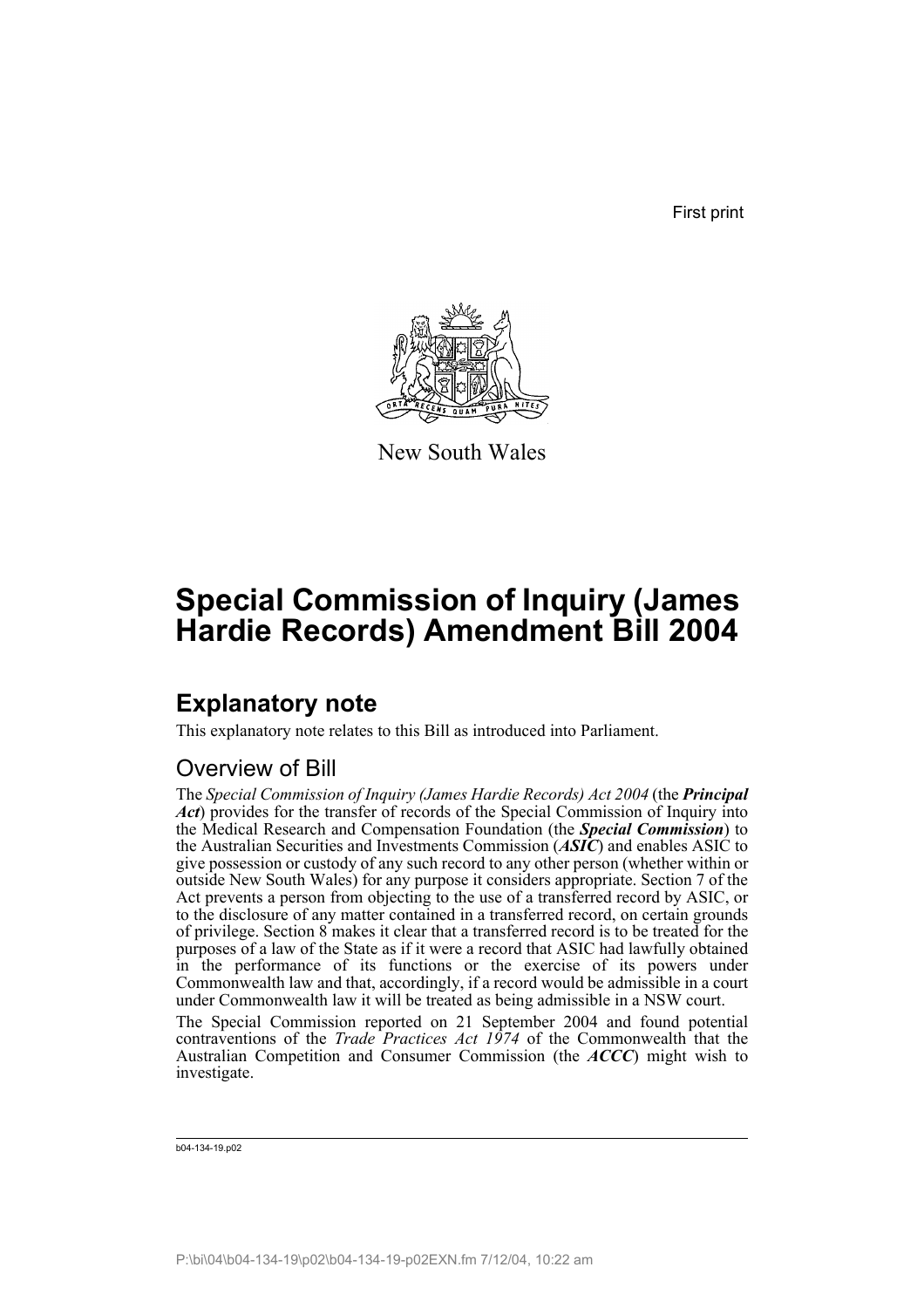Explanatory note

The object of this Bill is to amend the Principal Act to make it clear that section 7 of the Principal Act prevents a person from objecting to the use of a transferred record by the ACCC or any other person to which ASIC has given possession or custody of the record, or to the disclosure of any matter contained in such a transferred record, on those grounds of privilege.

The Bill also amends section 8 of the Principal Act to make it clear that such a transferred record is to be treated for the purposes of a law of the State as if it were a record that the ACCC or other person had lawfully obtained in the performance of its functions or the exercise of its powers under any law and that, accordingly, if a record would be admissible in a court under that law it will be treated as being admissible in a NSW court.

## Outline of provisions

**Clause 1** sets out the name (also called the short title) of the proposed Act.

**Clause 2** provides for the commencement of the proposed Act on the date of assent to the Act.

**Clause 3** is a formal provision that gives effect to the amendments to the *Special Commission of Inquiry (James Hardie Records) Act 2004* set out in Schedule 1.

### **Schedule 1 Amendments**

Schedule 1 amends the Principal Act as described in the Overview above.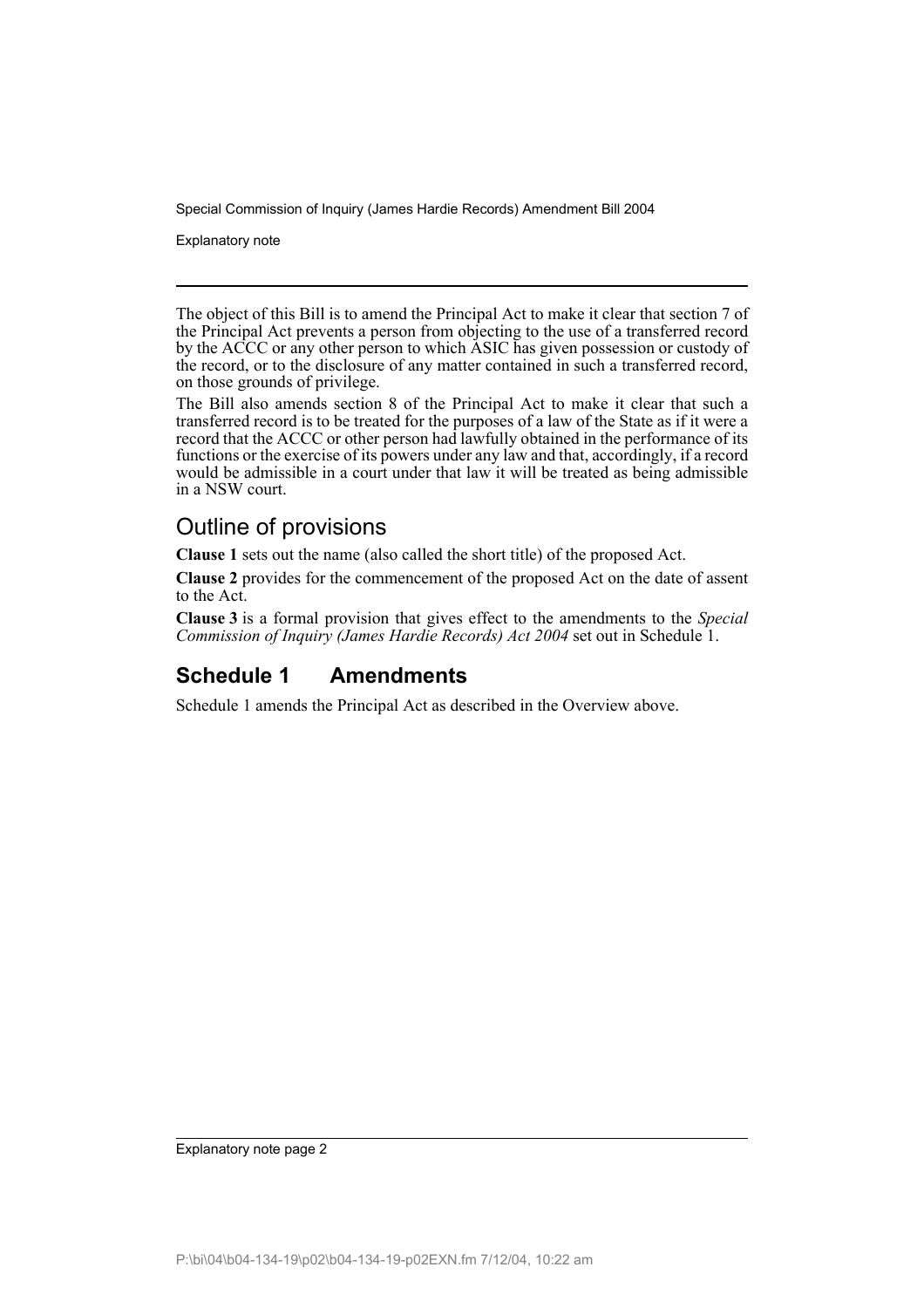First print



New South Wales

# **Special Commission of Inquiry (James Hardie Records) Amendment Bill 2004**

## **Contents**

|    |                                                                                     | Page |
|----|-------------------------------------------------------------------------------------|------|
| 1. | Name of Act                                                                         |      |
| 2. | Commencement                                                                        | 2    |
| 3  | Amendment of Special Commission of Inquiry<br>(James Hardie Records) Act 2004 No 78 | 2.   |
|    | Schedule 1 Amendments                                                               | 3    |

b04-134-19.p02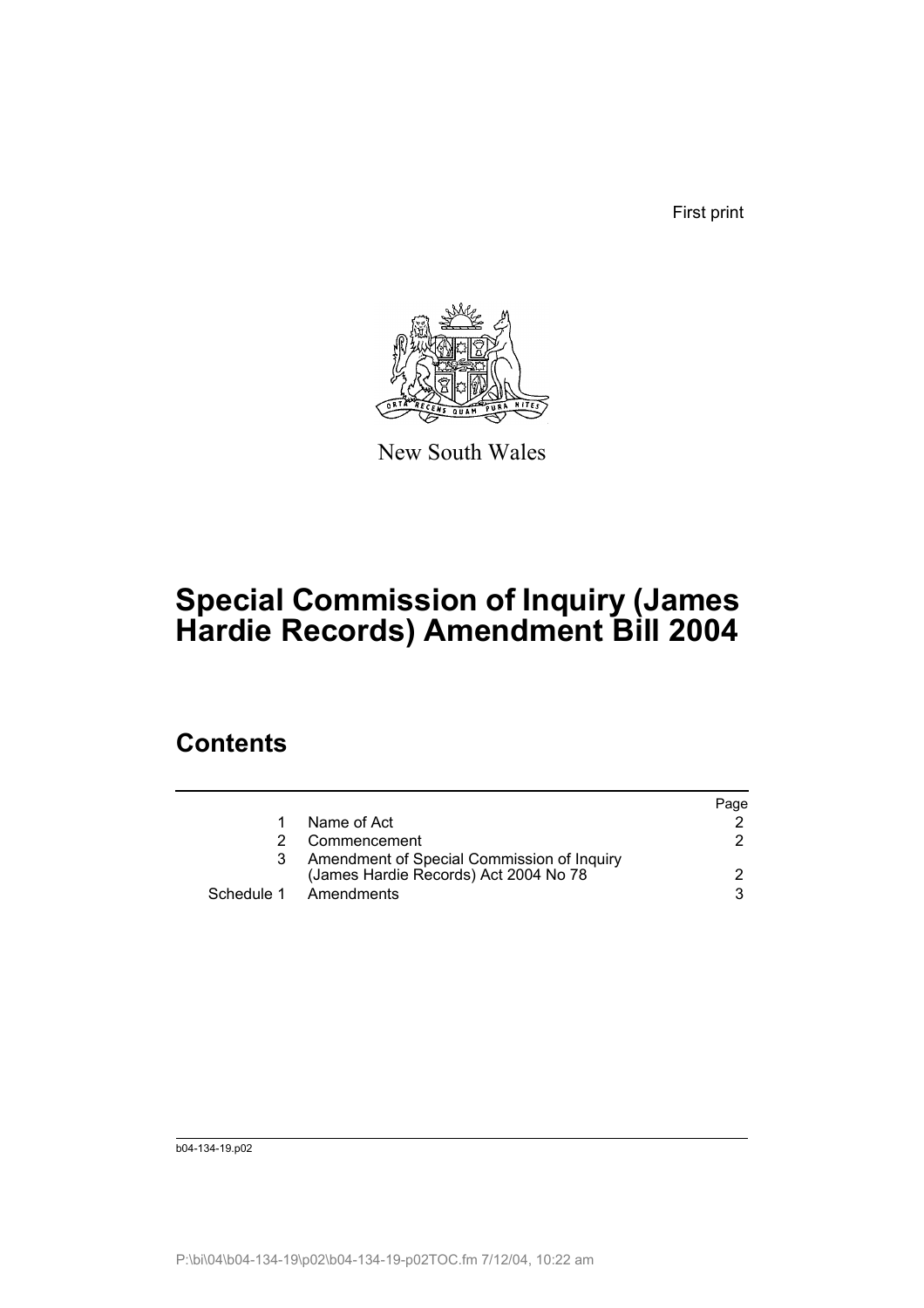**Contents** 

Page

Contents page 2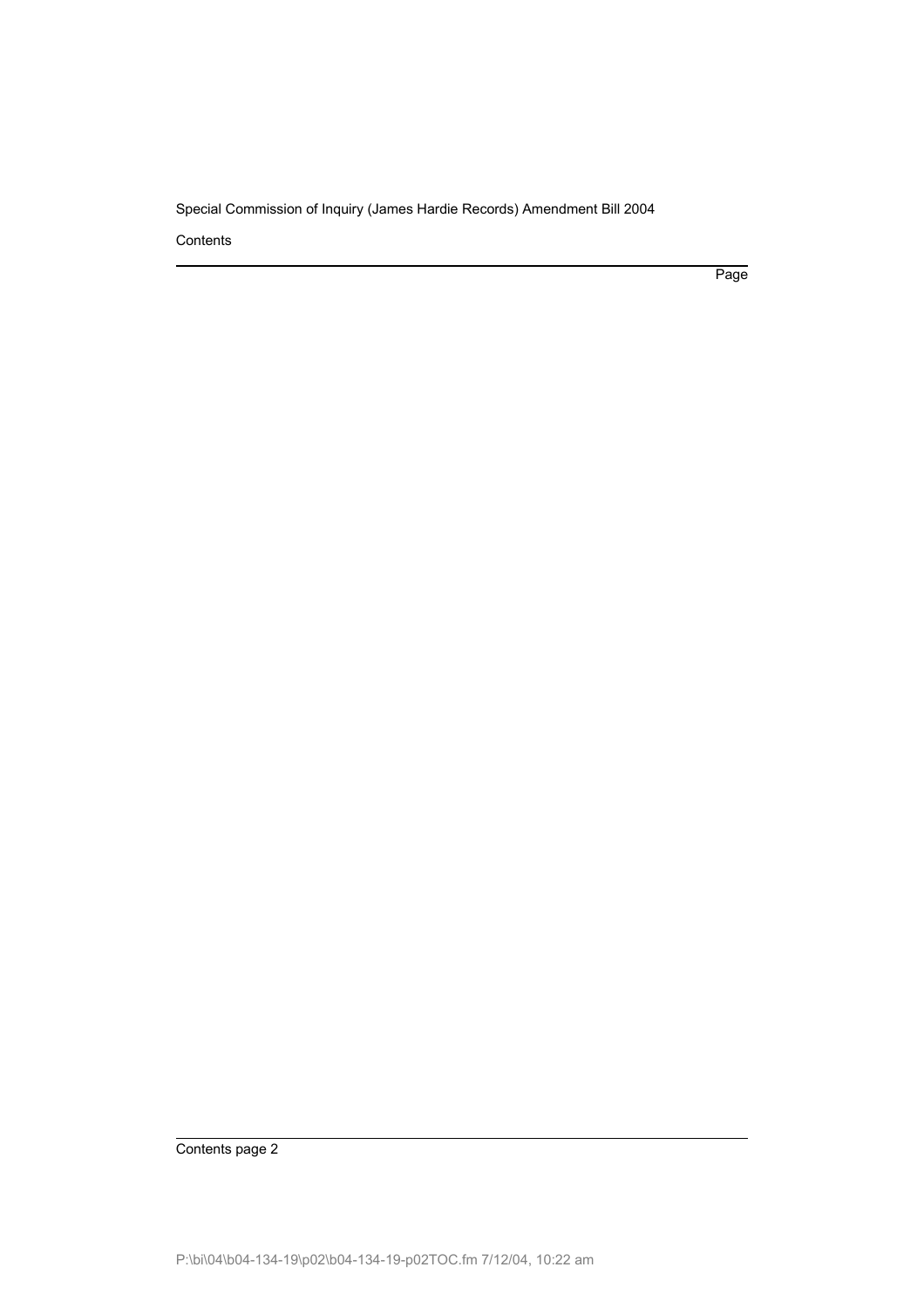

New South Wales

# **Special Commission of Inquiry (James Hardie Records) Amendment Bill 2004**

No , 2004

#### **A Bill for**

An Act to amend the *Special Commission of Inquiry (James Hardie Records) Act 2004* to make further provision with respect to transferred records; and for other purposes.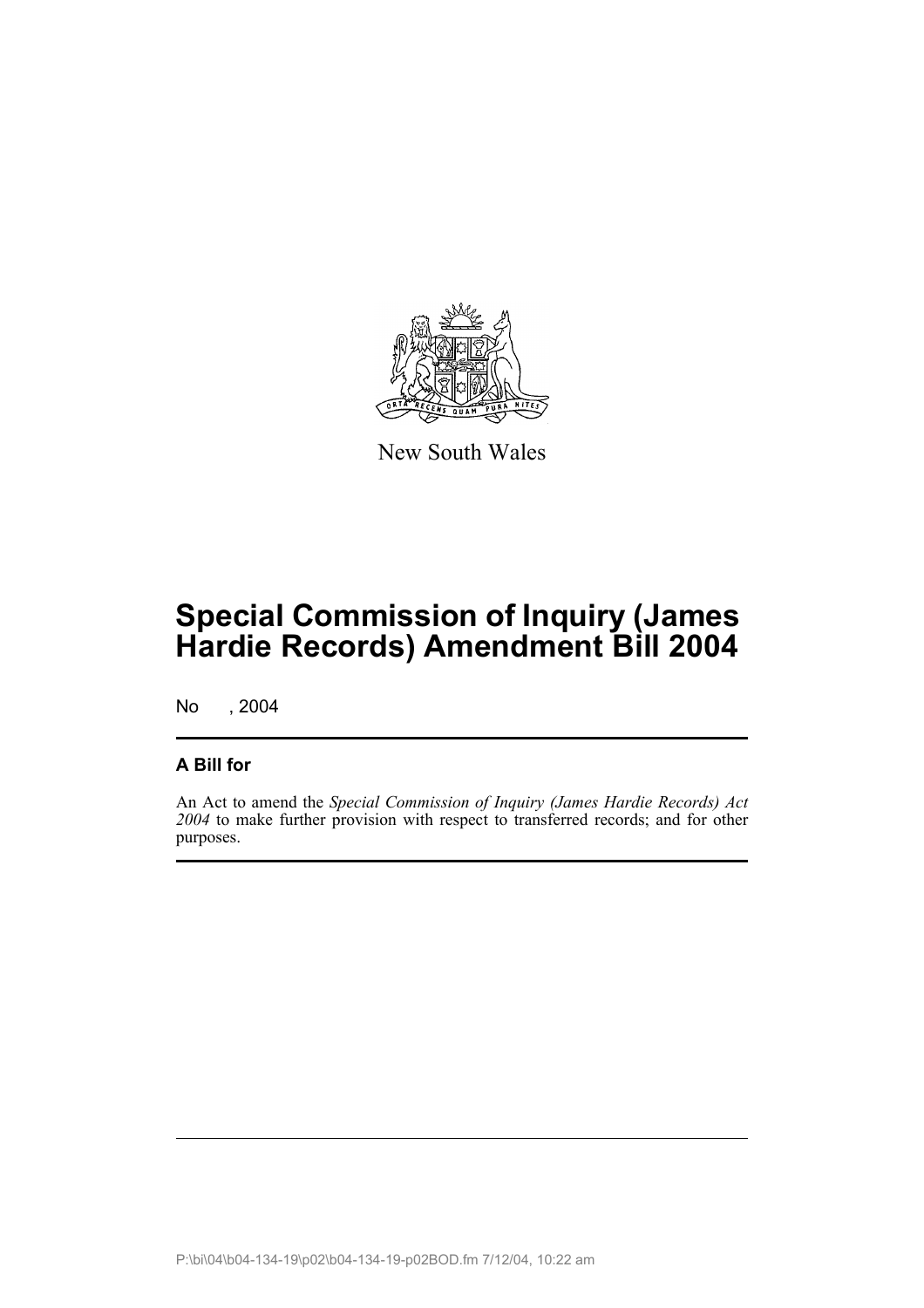|   | The Legislature of New South Wales enacts:                                                                |                     |
|---|-----------------------------------------------------------------------------------------------------------|---------------------|
| 1 | Name of Act                                                                                               | 2                   |
|   | This Act is the Special Commission of Inquiry (James Hardie Records)<br>Amendment Act 2004.               | 3<br>$\overline{4}$ |
| 2 | Commencement                                                                                              | 5                   |
|   | This Act commences on the date of assent.                                                                 | 6                   |
| 3 | Amendment of Special Commission of Inquiry (James Hardie Records)<br>Act 2004 No 78                       | 7<br>8              |
|   | The Special Commission of Inquiry (James Hardie Records) Act 2004<br>is amended as set out in Schedule 1. | 9<br>10             |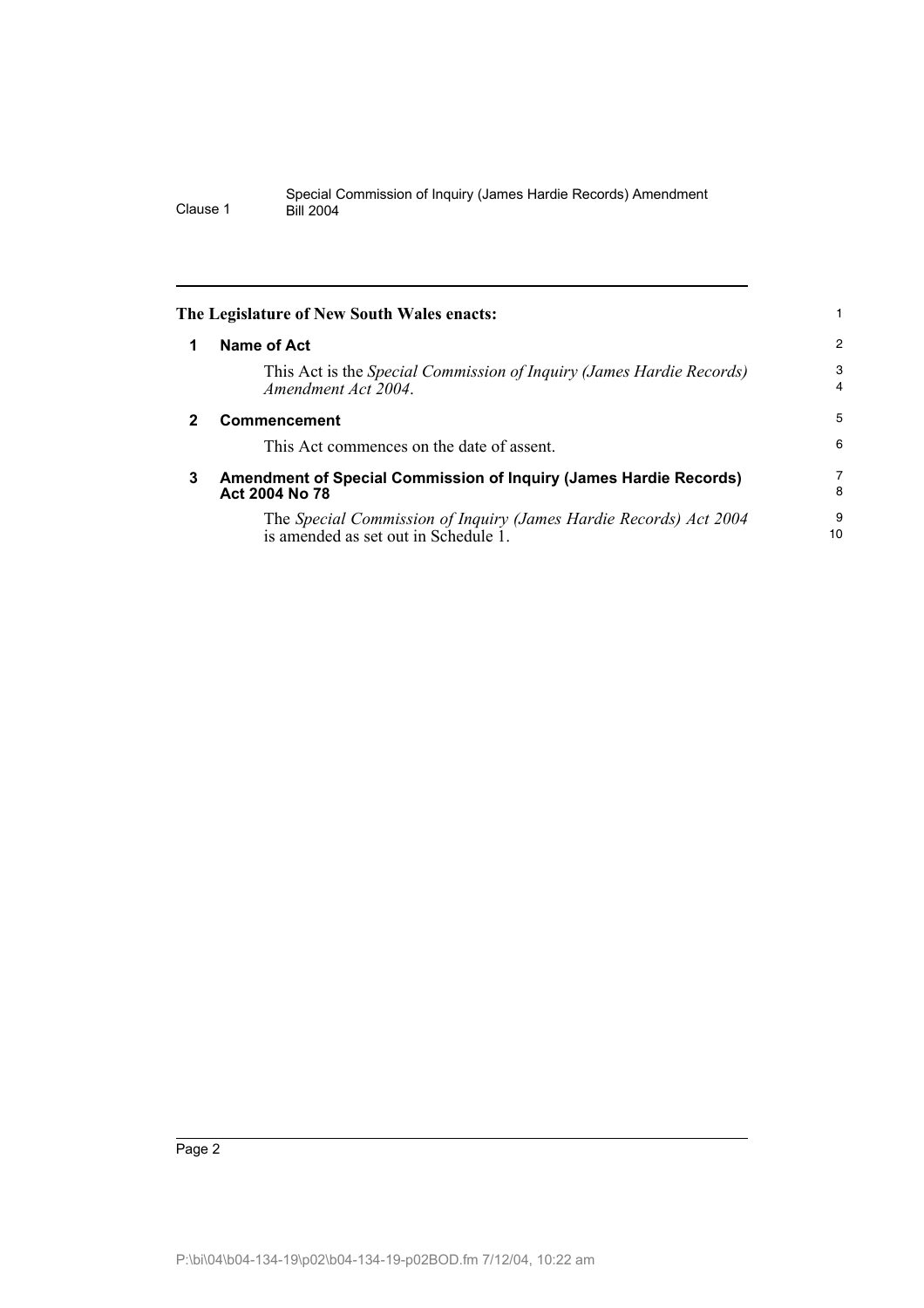Amendments Schedule 1

(Section 3)

1

2

# **Schedule 1 Amendments**

| [1] | <b>Section 3 Definitions</b>                                                                                                    |                                                                                                                                                                                                                           | 3                        |
|-----|---------------------------------------------------------------------------------------------------------------------------------|---------------------------------------------------------------------------------------------------------------------------------------------------------------------------------------------------------------------------|--------------------------|
|     |                                                                                                                                 | Insert in alphabetical order in section $3(1)$ :                                                                                                                                                                          | $\overline{4}$           |
|     |                                                                                                                                 | ACCC means the Australian Competition and Consumer<br>Commission established under the <i>Trade Practices Act 1974</i> of<br>the Commonwealth.                                                                            | 5<br>6<br>$\overline{7}$ |
| [2] | <b>Commission of Inquiry</b>                                                                                                    | Section 4 ASIC entitled to control of records of James Hardie Special                                                                                                                                                     | 8<br>9                   |
|     |                                                                                                                                 | Omit "any person" from section 4 (2).                                                                                                                                                                                     | 10                       |
|     | Insert instead "the ACCC or any other person".                                                                                  |                                                                                                                                                                                                                           |                          |
| [3] |                                                                                                                                 | <b>Section 7 Use of transferred records</b>                                                                                                                                                                               | 12 <sup>2</sup>          |
|     | Insert ", or giving of possession or custody by ASIC to the ACCC or any other<br>person," after "ASIC" where firstly occurring. |                                                                                                                                                                                                                           |                          |
| [4] | <b>Section 7</b>                                                                                                                |                                                                                                                                                                                                                           | 15                       |
|     | occurring.                                                                                                                      | Insert ", the ACCC or other person" after "ASIC" where secondly and thirdly                                                                                                                                               | 16<br>17                 |
| [5] |                                                                                                                                 | Section 8 Use and admissibility in proceedings of transferred records                                                                                                                                                     | 18                       |
|     |                                                                                                                                 | Insert ", or given into the possession or custody of the ACCC or any other<br>person," after "obtained" in section 8 (1).                                                                                                 | 19<br>20                 |
| [6] | Section $8(2)(c)$ and $(d)$                                                                                                     |                                                                                                                                                                                                                           | 21                       |
|     | Insert after section $8(2)(b)$ :                                                                                                |                                                                                                                                                                                                                           |                          |
|     |                                                                                                                                 | , or                                                                                                                                                                                                                      | 23                       |
|     | (c)                                                                                                                             | the giving into the possession or the custody of the ACCC<br>or any other person of any record under this Part, or                                                                                                        | 24<br>25                 |
|     | (d)                                                                                                                             | the publication or use by the ACCC or other person of the<br>record, or of matter in or referred to in the record, in<br>connection with the performance of its functions or the<br>exercise of its powers under any law. | 26<br>27<br>28<br>29     |
|     |                                                                                                                                 |                                                                                                                                                                                                                           |                          |

Page 3